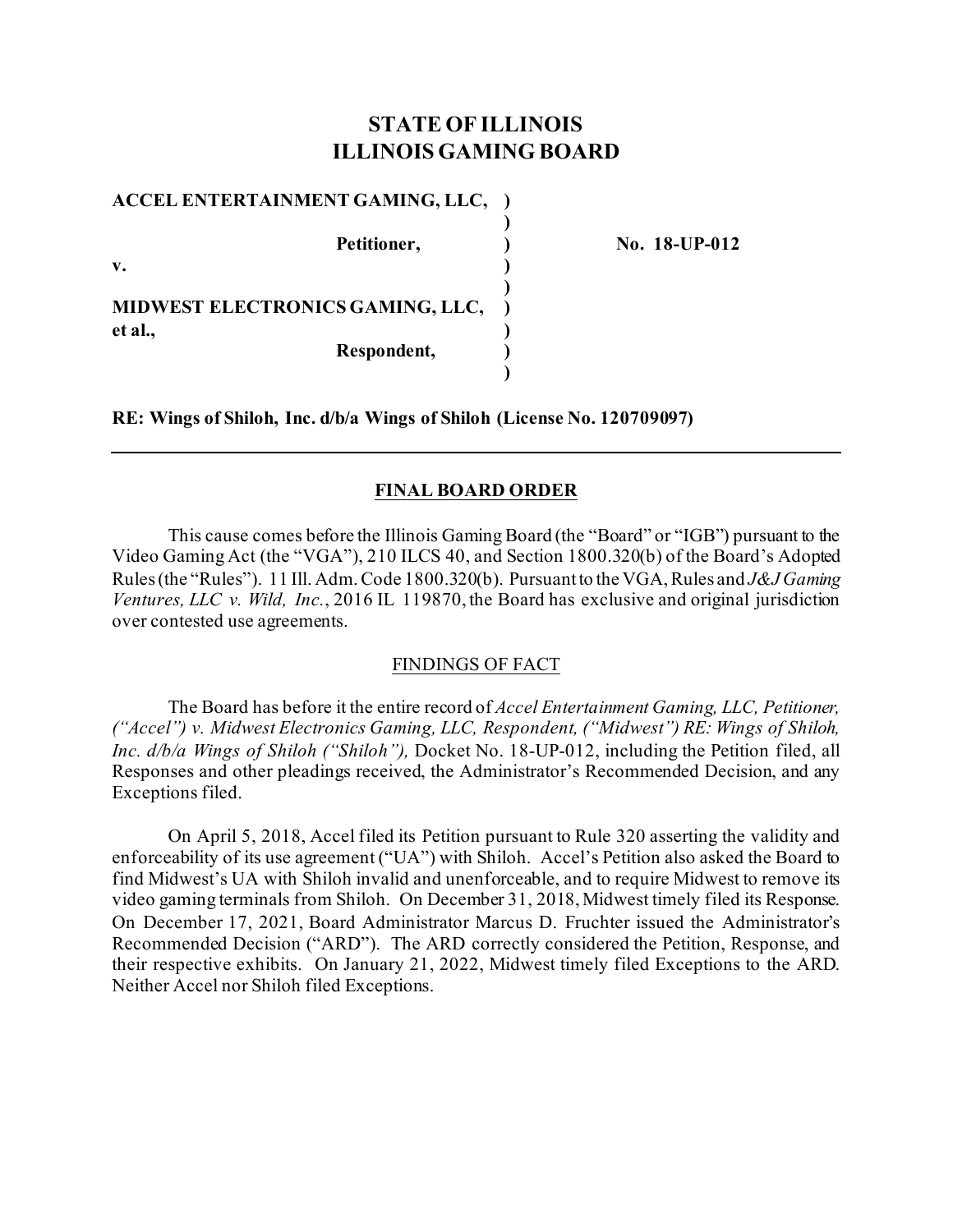### CONCLUSIONS OF LAW

Contrary to the claims in Midwest's Response and Exceptions, the Board has not deprived Midwest of due process, ignored evidence, applied its rules retroactively, or exceeded its jurisdiction. In *Wild*, the Illinois Supreme Court recognized that there is no common law right to profit from gambling, the VGA which legalized video gaming is an exception to the general prohibition on gambling, the Board has original and exclusive jurisdiction over use agreements, and by "legalizing the use of video gaming terminals for commercial gambling purposes, the legislature enacted a comprehensive statutory scheme, *creating rights and duties that have no counterpart in common law or equity.*" *Wild* at ¶ 32 (emphasis added).

The ARD accurately expressed the Board's policy preference to promote a level playing field between licensed establishments and licensed terminal operators in matters of UA renewals and terminations. It also correctly determined the Board's inquiry under Rule  $320(b)(1)(D)$  is whether the renewal provision in the Midwest/Shiloh UA "poses such obstacles against nonrenewal, or confusion about the procedures for non-renewal, as to constitute an undue burden on the licensed video gaming location that has entered into the provision." 11 Ill. Admin. Code 1800.320(b)(1)(D). The ARD rightly found that, on its face, the non-renewal provision (Paragraph 15) of the Midwest/Shiloh UA imposes such obstacles against non-renewal as to constitute an undue burden on Shiloh to terminate under Rule 320(b)(1)(D).

Therefore, after careful review and consideration of the entire record, the Board hereby:

- (1) Adopts the Administrator's Recommended Decision;
- (2) Finds that Accel proved its April 5, 2018 Petition by clear and convincing evidence;
- (3) Orders Midwest to remove its video gaming terminals from Shiloh within 30 calendar days of the entry of the final Order.

Board Rules do not allow or require any motion or request for reconsideration. This is a final order subject to judicial review under the Administrative Review Law pursuant to 230 ILCS 10/17.1.

## **VOTED THIS THE TENTH DAY OF MARCH, 2022**





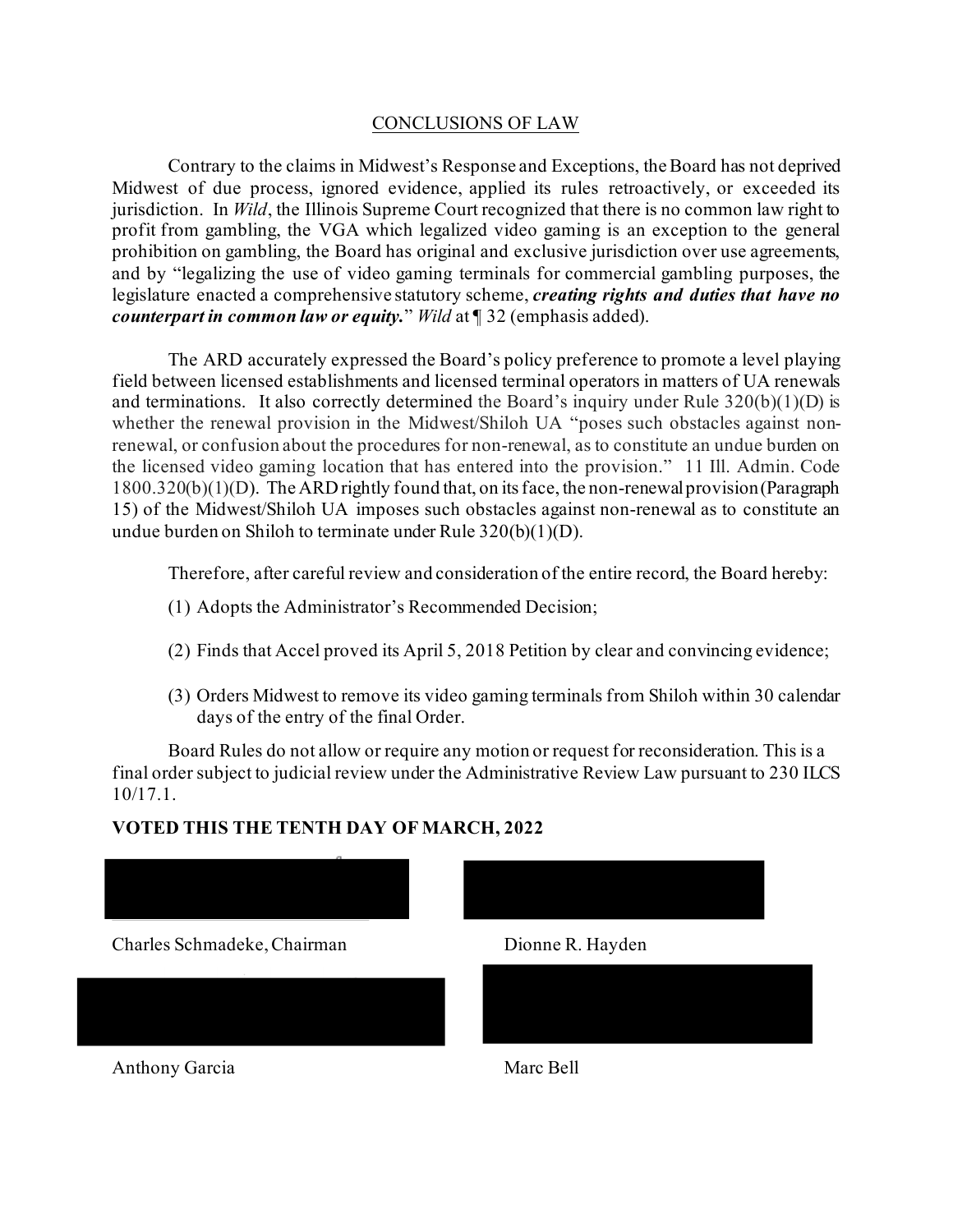The following is a list of all parties of record to *Accel Entertainment Gaming, LLC, Petitioner, ("Accel") v. Midwest Electronics Gaming, LLC, Respondent, ("Midwest") RE: Wings of Shiloh, Inc. d/b/a Wings of Shiloh ("Shiloh"),* Docket No. 18-UP-012. Pursuant to Board Rules 1800.320(b)(2)(A), 1800.320(b)(12), 1800.320 (b)(13), and 1800.140, this Final Order is being served via e-mail and becomes effective upon such service.

Addresses of the Parties:

Accel Entertainment Gaming, LLC Derek Harmer [DerekH@accelentertainment.com](mailto:DerekH@accelentertainment.com) 140 Tower Road Burr Ridge, IL 60527

Attorney for Accel Entertainment Gaming, LLC Jim Pellum [JimP@accelentertainment.com](mailto:JimP@accelentertainment.com) 140 Tower Road Burr Ridge, IL 60527

Attorney for Midwest Electronics Gaming, LLC Jim Murphy [jmurphy@clarkhill.com](mailto:jmurphy@clarkhill.com) Clark Hill 130 E. Randolph St., 39th Fl. Chicago, IL 60601

Midwest Electronics Gaming, LLC Tim Jones [Tim@Midwest.bz](mailto:Tim@Midwest.bz) 601 N. Main St. Ellsworth, IL 61737

Wings of Shiloh c/o [bendalee62@yahoo.com](mailto:bendalee62@yahoo.com) 321 South Main Shiloh, IL 62279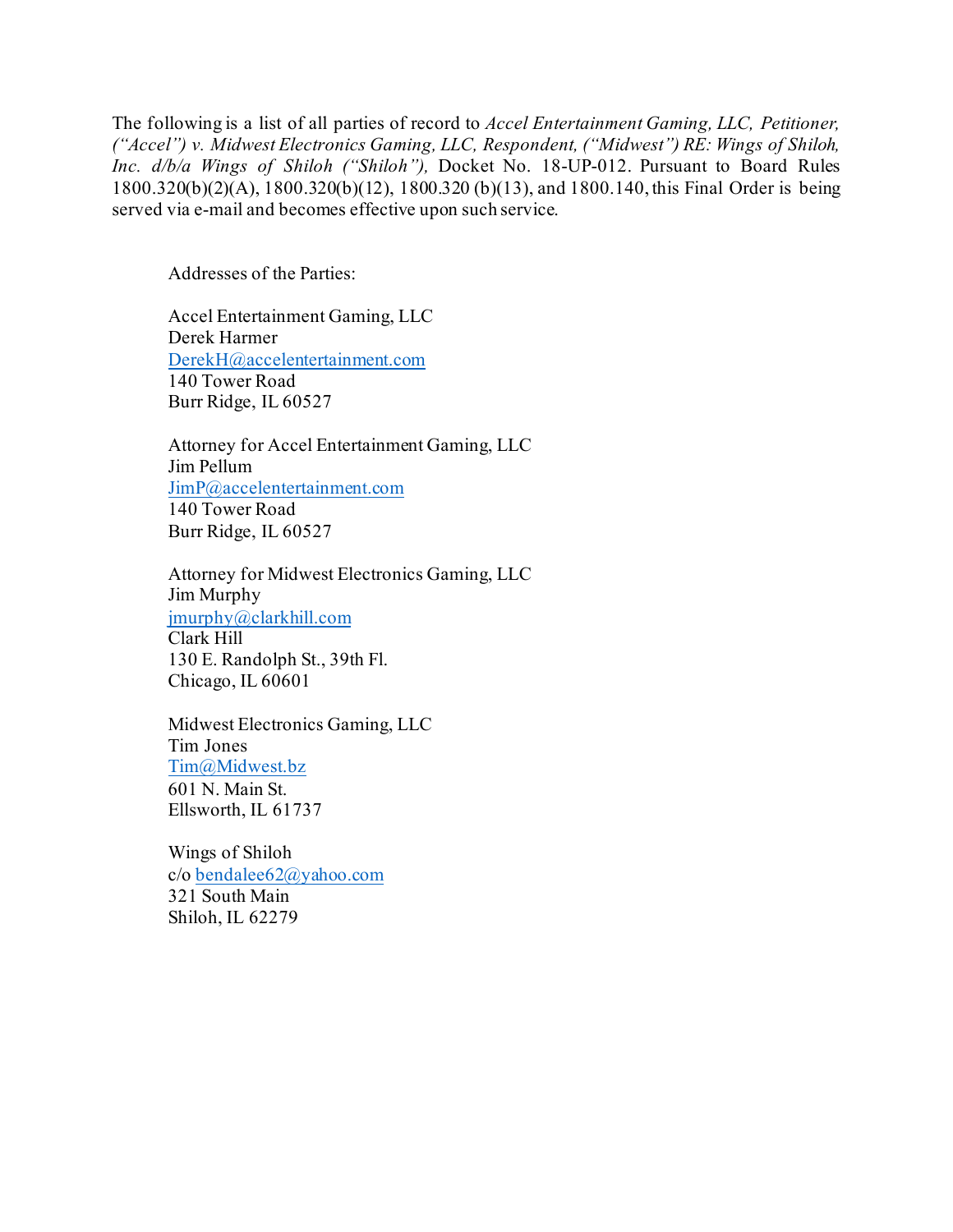# **STATE OF ILLINOIS ILLINOIS GAMING BOARD**

**)**

**)**

**)**

**ACCEL ENTERTAINMENT GAMING, LLC, ) Petitioner, ) No. 18-UP-012 v. ) MIDWEST ELECTRONICS GAMING, LLC, ) et al., ) Respondent, )**

**RE: Wings of Shiloh, Inc. d/b/a Wings of Shiloh (License No. #120709097)**

#### **ADMINISTRATOR'S RECOMMENDED DECISION**

This dispute comes before the Illinois Gaming Board (the "Board" or "IGB") under Section 1800.320(b) of the Board's Adopted Rules (the "Rules"). 11 Ill. Adm. Code 1800.320(b). This Recommendation issues under Rule 320(b)(6). 11 Ill. Adm. Code 1800.320(b)(6).

Petitioner Accel Entertainment Gaming, LLC ("Accel") asks the Board to: (1) find that Accel's September 6, 2016 Use Agreement ("UA") with Wings of Shiloh, Inc. d/b/a Wings of Shiloh ("Wings") is valid for placement and operation of video gaming terminals ("VGTs"); (2) find that the initial term of Midwest Electronics Gaming, LLC's ("Midwest") UA with Wings ended on May 29, 2018; and (3) require Midwest to remove its VGTs from Wings.

After consideration of the parties' submissions, I recommend the Board grant Accel's Petition and require Midwest to remove its VGTs from Wings within 30 calendar days of the entry of a final Board Order in this matter.

### **I. JURISDICTION**

The Video Gaming Act (the "VGA") confers jurisdiction and authority upon the Board to supervise all video gaming operations in Illinois. 230 ILCS 40/78; *J&J Gaming Ventures, LLC v. Wild,*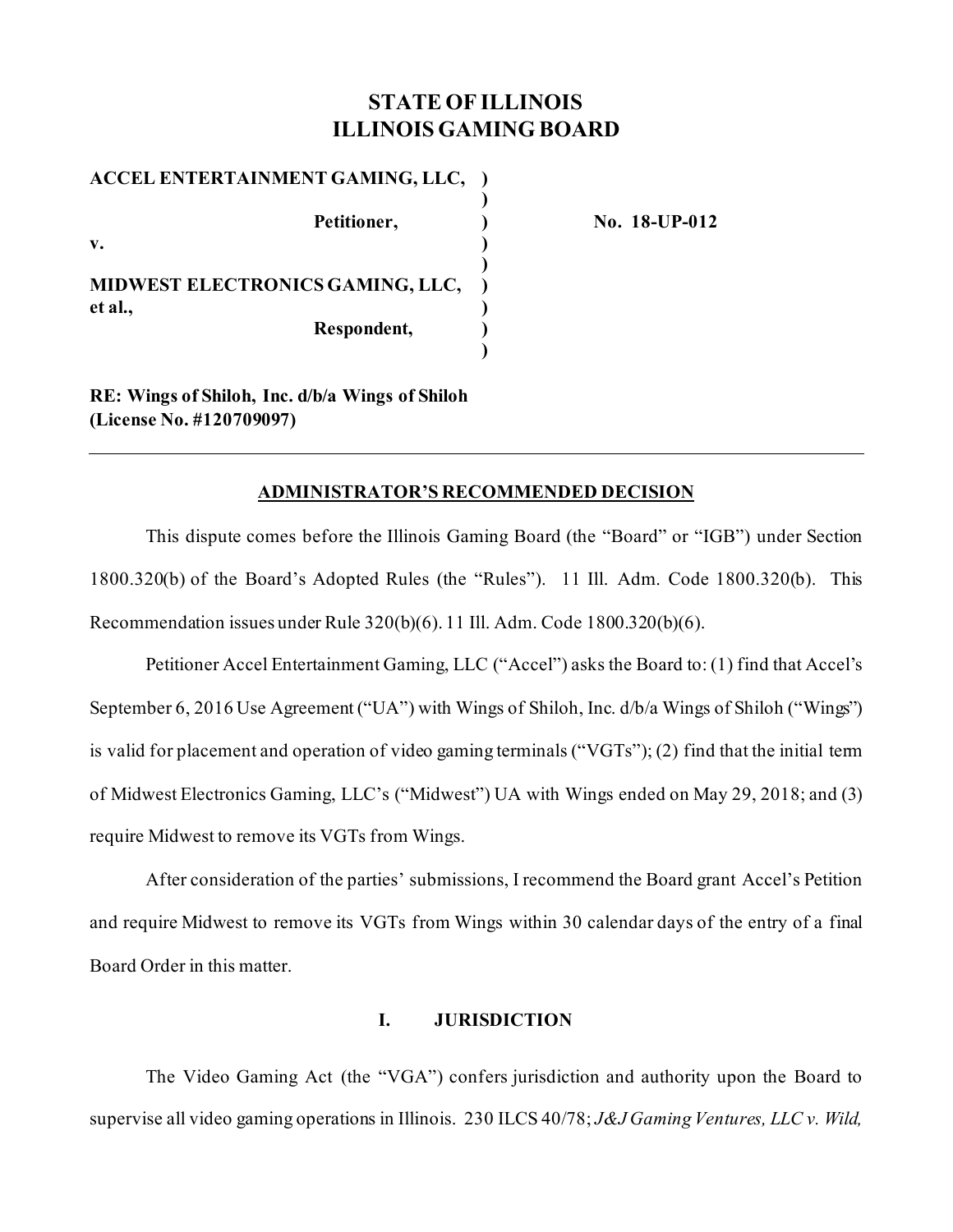Inc., 2016 IL 119870 II 3, 39-40. The Board has all powers necessary and proper to effectively execute the VGA, including authority to adopt regulations for the purpose of administering the VGA and "provide for the prevention of practices detrimental to the public interest and for the best interests of video gaming." *Wild*, 2016 IL 119879 ¶ 3*.* The VGA provides "a comprehensive statutory scheme that vests jurisdiction over video gaming operations" with the Board. *Id.* ¶ 42. "By legalizing the use of video gaming terminals for commercial gambling purposes, the legislature enacted a comprehensive statutory scheme, creating rights and duties that have no counterpart in common law or equity." *Id.* ¶ 32. The Board's broad authority over all aspects of video gaming includes the "exclusive, original jurisdiction" to determine the validity and enforceability over agreements that "purport to control placement and operation of video gaming terminals." *Id*; *see also* 11 Ill. Adm. Code 1800.320(b)(1).

#### **II. RELEVANT BACKGROUND**

On August 20, 2012, location licensee Wings entered into a UA with licensed terminal operator Midwest. The parties' UA gave Midwest the exclusive right to place and operate VGTs in Wings for five years from and after the date of commencement of video gamingat Wings. The UA further provided that it "shall automatically be renewed for a period of five (5) years…unless [Midwest] is notified in writing by [Wings] through the United States Postal Service by certified mail, return receipt requested and such written notice from [Wings] is received by [Midwest] not more than 90 days and not less than 60 days prior to the expiration of the Initial Term of [Wings] intent to terminate this Agreement." On May 29, 2013, video gaming went live at Wings and the parties' UA commenced. The five-year anniversary of the commencement of video gaming at Wings under the Midwest/Wings UA is May 29, 2018.

The UA imposed certain hurdles for Wings to clear before it could non-renew or terminate the UA and engage a different terminal operator. Specifically, paragraph 15 provided that if Wings notified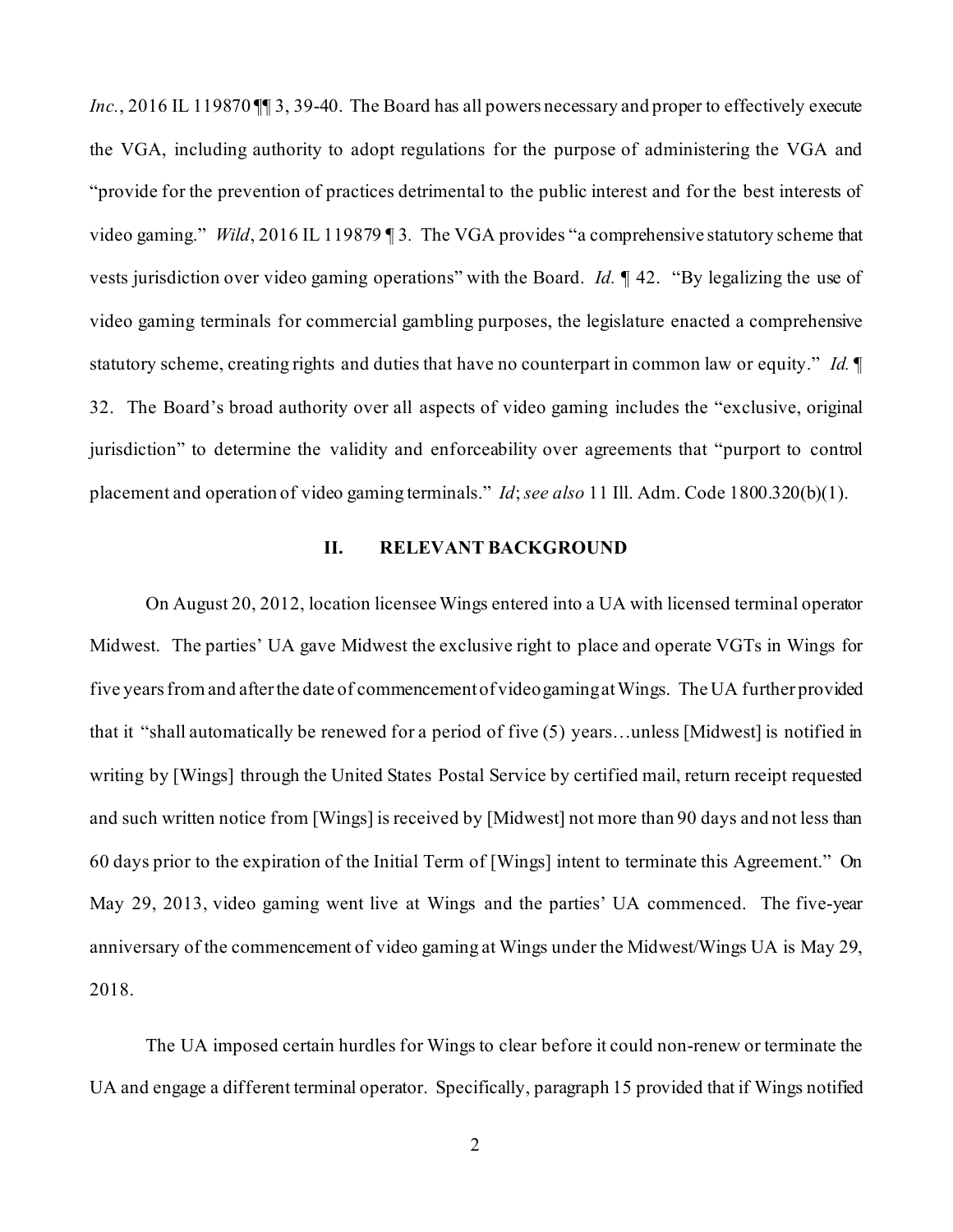Midwest of its intent to non-renew because of a competing offer from a different terminal operator, Wings "shall provide a complete copy of said written offer," Midwest will have thirty days to match the competing offer and Wings shall withdraw its non-renewal notice.

On September 6, 2016, Accel and Wings signed an agreement to place Accel's VGTs in Wings upon termination of the Midwest/Wings UA. On February 28, 2018, Wings sent notice to Midwest of its intent to terminate and non-renew their UA effective May 29, 2018. Midwest received Wings' notice on March 2, 2018. Midwest rejected Wings' notice, asserting that Wings failed to comply with the UA's non-renewal provisions. On or about March 9, 2018, Midwest informed Wings that its February 28, 2018 letter "does not meet the requirements set forth in Article 15, which grants [Midwest] the right to meet a competing offer which [Wings has] not enclosed. Please send the competing offer to [Midwest's address]." Accel filed this Petition on April 5, 2018.

#### **III. DISCUSSION**

Accel asserts that Wings properly terminated its UA with Midwest, effective May 29, 2018. Midwest disagrees and responds that: (1) the Board lacks jurisdiction over this matter; (2) Wings failed to properly terminate its agreement with Midwest; and (3) Wings' failure to properly terminate the UA resulted in an automatic renewal of the UA for an additional five-year period through May 29, 2023. The parties' respective arguments are addressed below.

#### **A. Midwest's Jurisdictional Challenge**

Midwest first contends that the Board lacks jurisdiction over this dispute. Midwest is wrong and ignores the Board's exclusive authority to resolve this matter under the VGA, Board Rules, and binding Illinois Supreme Court precedent. Our analysis begins by recognizing the well-settled principle that there is no Illinois common law right to engage in or profit from gambling through contract or otherwise. *E.g., Wild*, 2016 IL 119870 ¶ 26 (internal citations omitted). The VGA, "which legalized the use of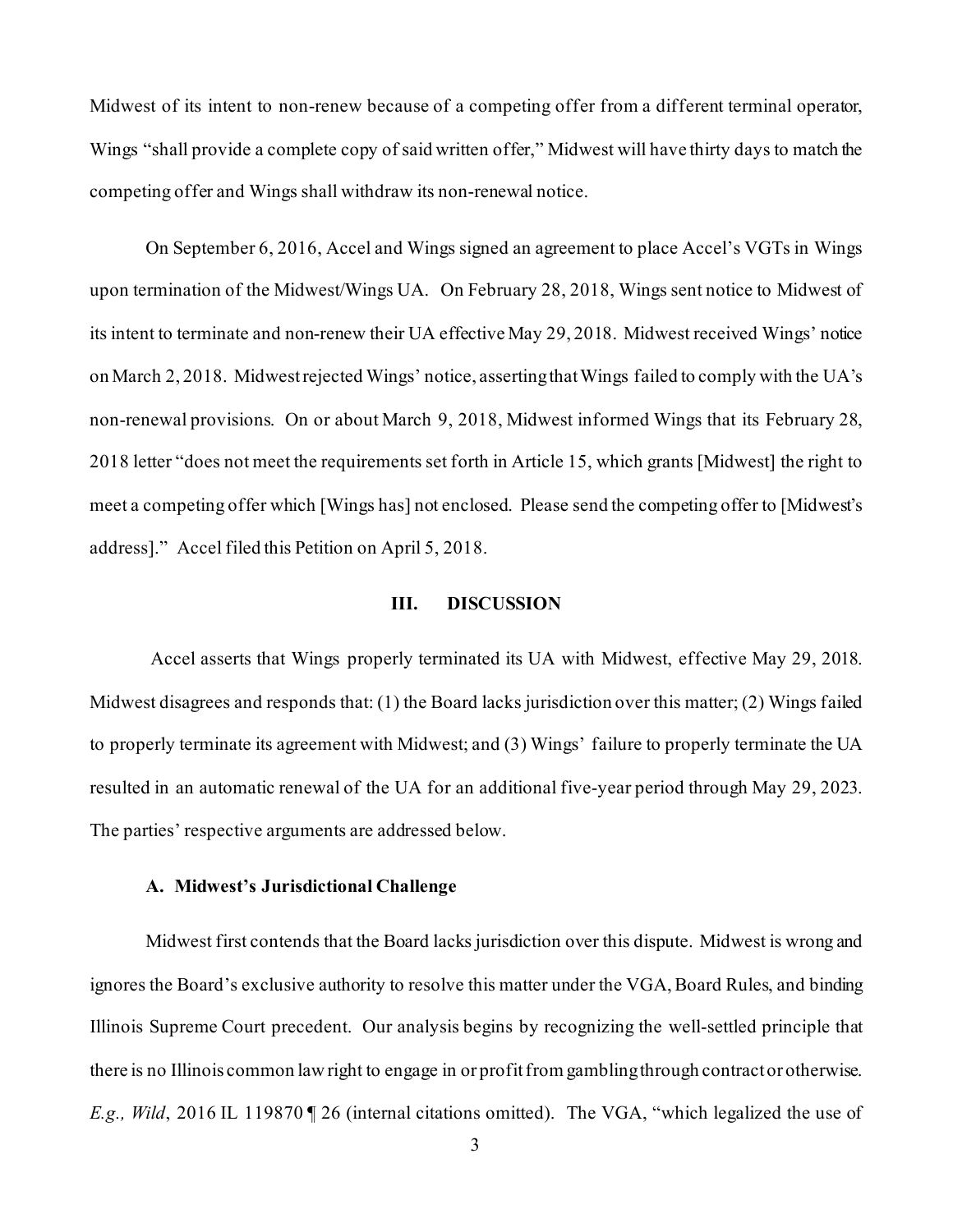video gaming terminals under certain limited circumstances, is an exception to the general prohibition against gambling." *Wild*, 2016 IL 119879 ¶ 26. The Illinois Supreme Court made clear in *Wild* that the Board has exclusive, original jurisdiction to determine the validity and enforceability of any agreements that purport to control placement and operation of VGTs in Illinois. *Wild*. 2016 IL 119870 ¶ 42.

VGTs may be placed only in a licensed establishment that has entered into a written "use agreement" with a licensed terminal operator. 230 ILCS 40/25(e). A use agreement is a contract between a licensed terminal operator and a licensed establishment that provides the terms and conditions for placing and operating VGTs at that establishment. 11 Ill. Adm. Code 1800.110. The Board's Rules establish minimum standards for use agreements. 11 Ill. Adm. Code 1800.320. Among other things, and relevant to the instant dispute, Video Gaming Rule 320(b)(1)(D) expressly provides the Board with the authority to decide whether a renewal provision in a use agreement "poses such obstacles against non-renewal, or confusion for non-renewal, as to constitute an undue burden" on the licensed establishment. 11 Ill. Adm. Code 1800.320(b)(1)(D). Thus, and contrary to Midwest's assertion, the Board has exclusive jurisdiction to decide this Petition.

#### **B. The Midwest/Wings Use Agreement**

Having disposed of Midwest's jurisdictional challenge, we next address whether the non-renewal provisions of the Midwest/Wings UA constitute an undue burden on Wings under Rule  $320(b)(1)(D)$ . The Board expressed a policy preference to promote a level playing field between licensed establishments and licensed terminal operators in matters of UA renewals and terminations when it adopted Rule  $320(b)(1)(D)$ . Rule  $320(b)(1)(D)$  and the policy it articulates flow directly from the Board's statutory authority over video gaming and to issue rules to "prevent practices detrimental to the public interest and promote the best interests of video gaming." 230 ILCS 40/78(a)(3); *cf. Windy City*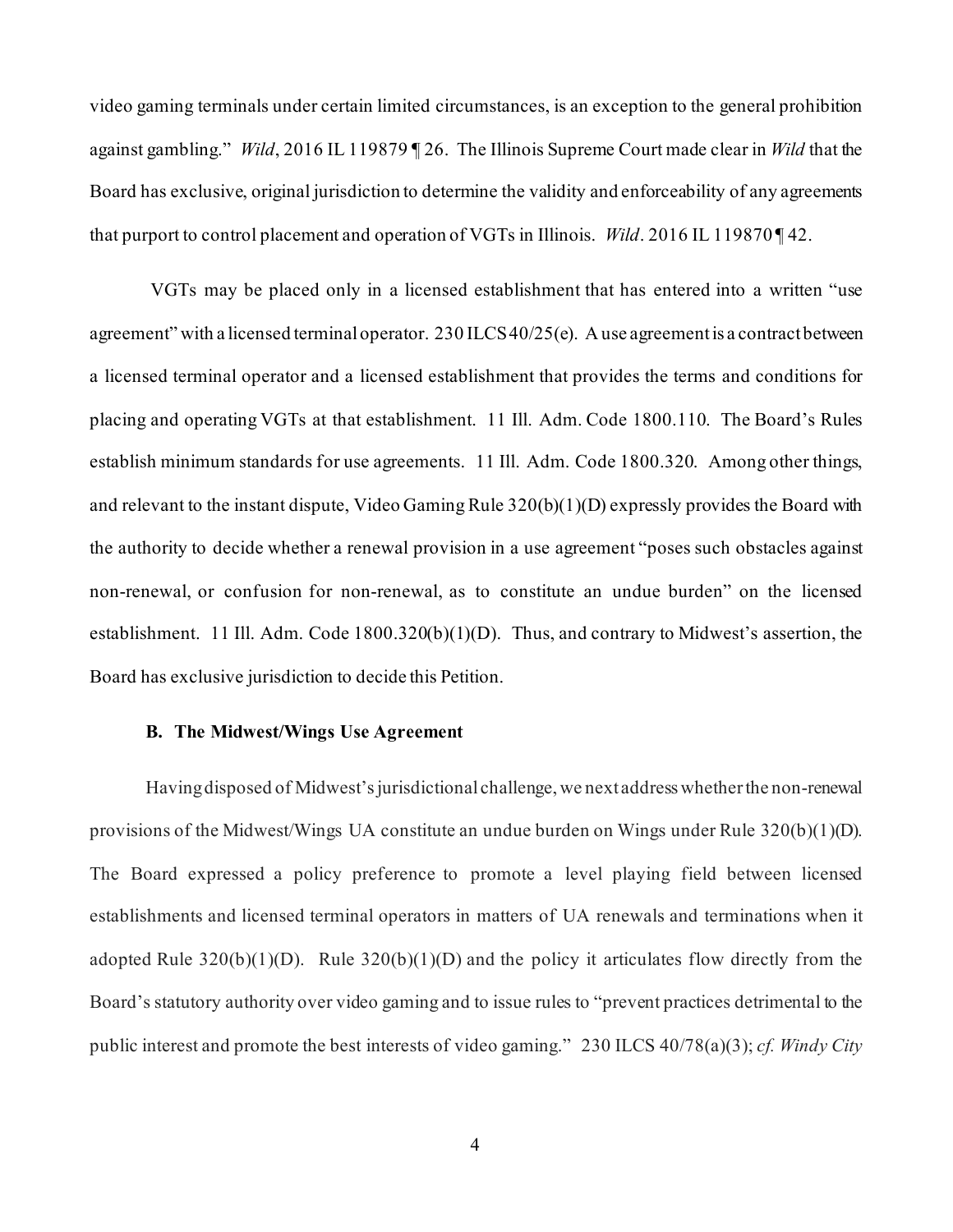*Promotions, LLC v. Illinois Gaming Board,* 87 N.E.3d 915 at 922 (affirming the Board's authority to adopt interpretive rules).

The Board's inquiry under Rule  $320(b)(1)(D)$  is whether the renewal provision in the Midwest/Wings UA "poses such obstacles against non-renewal, or confusion about the procedures for non-renewal, as to constitute an undue burden on the licensed video gaming location that has entered into the provision." 11 Ill. Admin. Code 1800.320(b)(1)(D). The dispute in this matter is whether Wings failed to comply with paragraph 15, and if so, whether that failure precludes Wings from terminating the UA. Paragraph 15 states in its entirety:

> In the event that Establishment notifies Terminal Operator that Establishment will not renew this Agreement, at the expiration of its term according to the requirements in Section 14 and such non-renewal is a result of a competing offer from another entity or individual to provide VGTs similar in form or function to the VGTs provided by Terminal Operator, Establishment shall provide a complete copy of said written competing offer that must include all terms (specifically including, but not limited to, game manufacturer, game program version, cabinet specifications, any item(s), game(s) and/or term(s) that are perceived by Establishment to be an improvement as compared to the items, games and terms provided by Terminal Operator, name of proposed new terminal operator and principal owner, name of the person who provided a representative of Establishment with the competing offer, the date a representative of Establishment was initially solicited by a representative of the proposed new terminal operator and the date the competing offer was provided to a representative of Establishment) to Terminal Operator attached to the notice of non-renewal from Establishment. Terminal Operator shall have thirty (30) days from receipt of notice of non-renewal, as per the terms of Section 14, to match the material terms of any competing offer in form and function and Establishment shall withdraw its notice of non-renewal. This Agreement shall continue in full force and effect if Terminal Operator files suit or pursues arbitration to determine the validity of a competing offer received by Terminal Operator.

This paragraph—which Midwest authored—mandates Wingsto provide such robust and specific information as to effectively bar Wings' ability to end the parties' UA. Midwest created a labyrinth that trapped Wings in this contract with the above paragraph. Midwest argues that to comply with this provision Wings merely needed to take the "simple step" of identifying "material terms of any competing offer, and if [Wings] received a competing written offer, send the specific terms… and a copy of that written offer with the notice." (Respondent's Brief, ¶ 5.)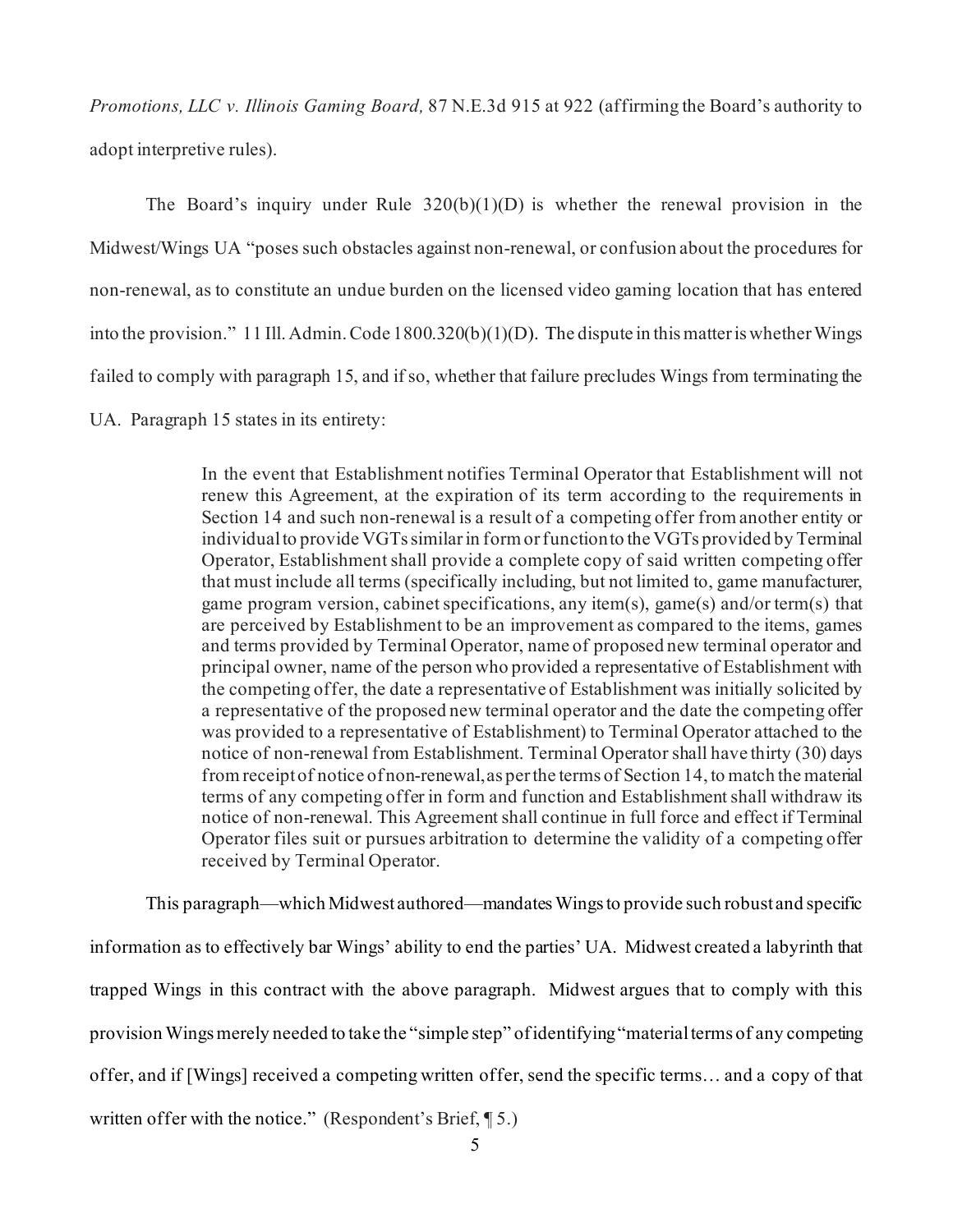However, Wings' path out of this contractual maze is not as simple or straightforward as Midwest portrays. In fact, the UA demands that Wings produce a burdensome list of detailed information for Midwest' approval. Specifically, paragraph 15 provides that for Wings to successfully submit a "complete copy of said written competing offer [from Accel]" Wings "must include all terms (specifically including, **but not limited to**, game manufacturer, game program version, cabinet specifications, any item(s), game(s) and/or term(s) that are perceived by Establishment to be an improvement as compared to the items, games and terms provided by Terminal Operator, name of proposed new terminal operator and principal owner, name of the person who provided a representative of Establishment with the competing offer, the date a representative of Establishment was initially solicited by a representative of the proposed new terminal operator and the date the competing offer was provided to a representative of Establishment)…." (Emphasis added.)

The level of unacceptable specificity Wings must provide is almost unattainable even if the Board does not consider the open-ended discretion given to Midwest to evaluate the completeness of Wings' termination notice. For example, paragraph 15 requires Wings to identify the date it was solicited by its would-be terminal operator. In other words, if Wings received a call from a potential terminal operator it bears a burden to record the date of the call because at some time in the future *if* Wings wishes to pursue a UA with that terminal operator it is required to provide Midwest with the date of that initial solicitation. Additionally, if Midwest employs the "but not limited to" language in paragraph 15 it could, at its sole discretion, find any copy of a written competing offer deficient. For example, the above requires the date a representative of Wings was initially solicited but does not specify the medium of the solicitation. Midwest, at its sole discretion, could reject Wings' submission of a written competing offer because it failed to include this non-specified piece of information.

Paragraph 15, through both the specificity and open-endedness of its language and terms, imposes such obstacles against non-renewal as to constitute an undue burden on Wings to terminate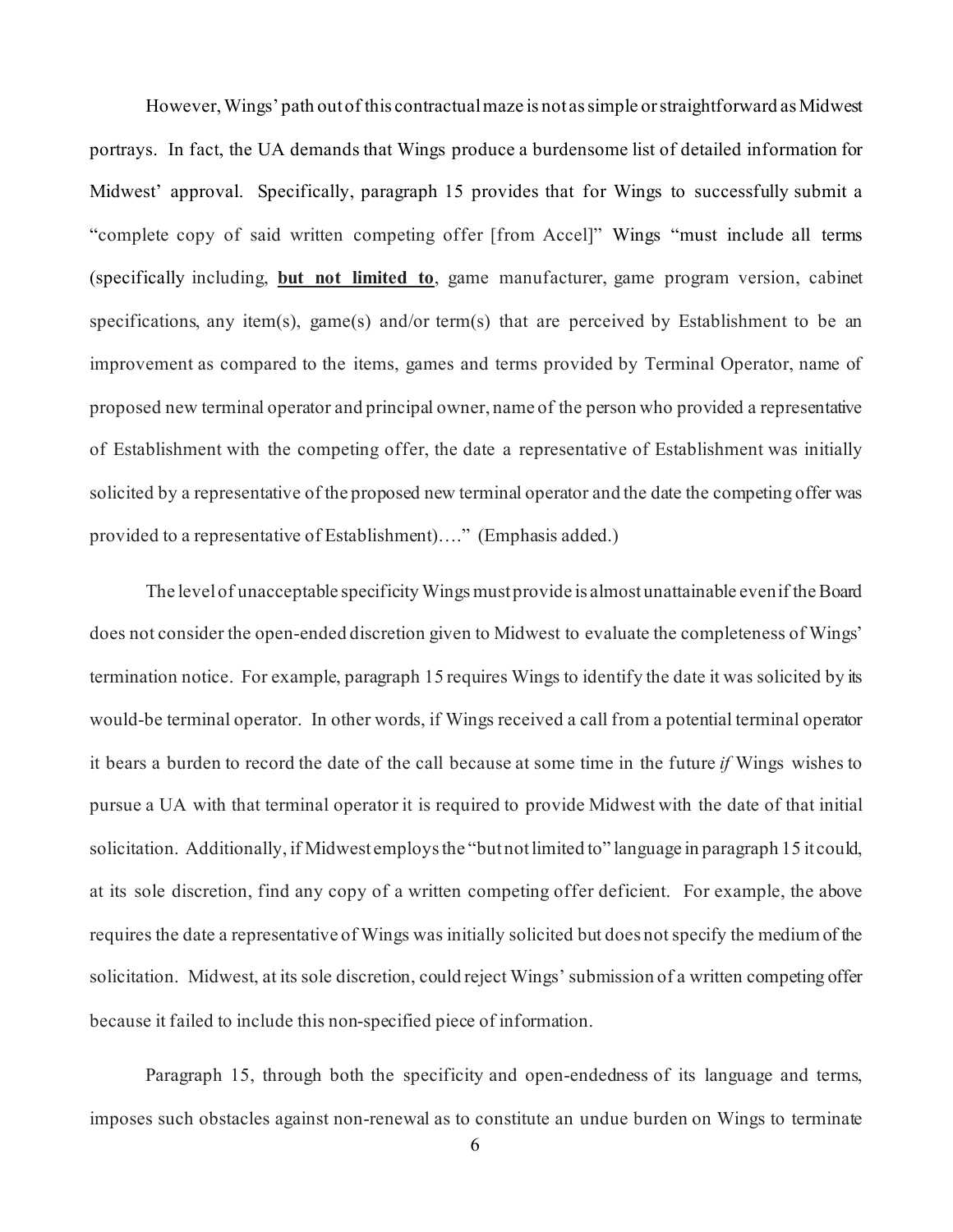under Rule  $320(b)(1)(D)$ . Paragraph 15, and Midwest's attempted unreasonable enforcement of it, are detrimental to the best interests of Illinois video gaming and contravene the Board's policy against such practices. Accordingly, Board action is necessary and appropriate under Rule 320(b)(10).

Finally, Midwest also disputes that Wings timely sent its notice of non-renewal. Based on the above finding that paragraph 15 of the Midwest/Wings UA violates rules 320(b)(1)(D), the Board does not need to consider the merits of this assertion. However, for the purpose of completeness, I note that Midwest did not inform Wings of the alleged untimely non-renewal notice or provide Wings an opportunity to cure the purported defect. Instead, Midwest's response to Wings' notice of non-renewal solely identified paragraph 15 as the failure and asked Wings to submit the competing offer. Thus, Midwest waived that defense. Should the Board wish to consider the merits of Midwest's untimeliness defense, I would also recommend to the Board that paragraph 2 of the Midwest/Wings UA violates Rule 320(b)(1)(D). In brief, paragraph 2 defines its term as one thousand eight hundred twenty-six days of "operational VGTs open and available for play at premises" but fails to define "open and available for play." This paragraph—which Midwest authored—creates a shifting 30-day window at Midwest's sole discretion to determine and enforce. Midwest argues that Wings is required to provide its notice of nonrenewal during this amorphous timeframe to perfect the notice of non-renewal, thus further encumbering Wings from ending the parties' UA.

Paragraph 2, through the vagueness of its language and terms, imposes such obstacles against non-renewal as to constitute an undue burden on Wings to terminate under Rule 320(b)(1)(D). Paragraph 2, and Midwest's attempted unreasonable enforcement of it, are detrimental to the best interests of Illinois video gaming and contravene the Board's policy against such practices. Accordingly, Board action would be necessary and appropriate under Rule 320(b)(10).